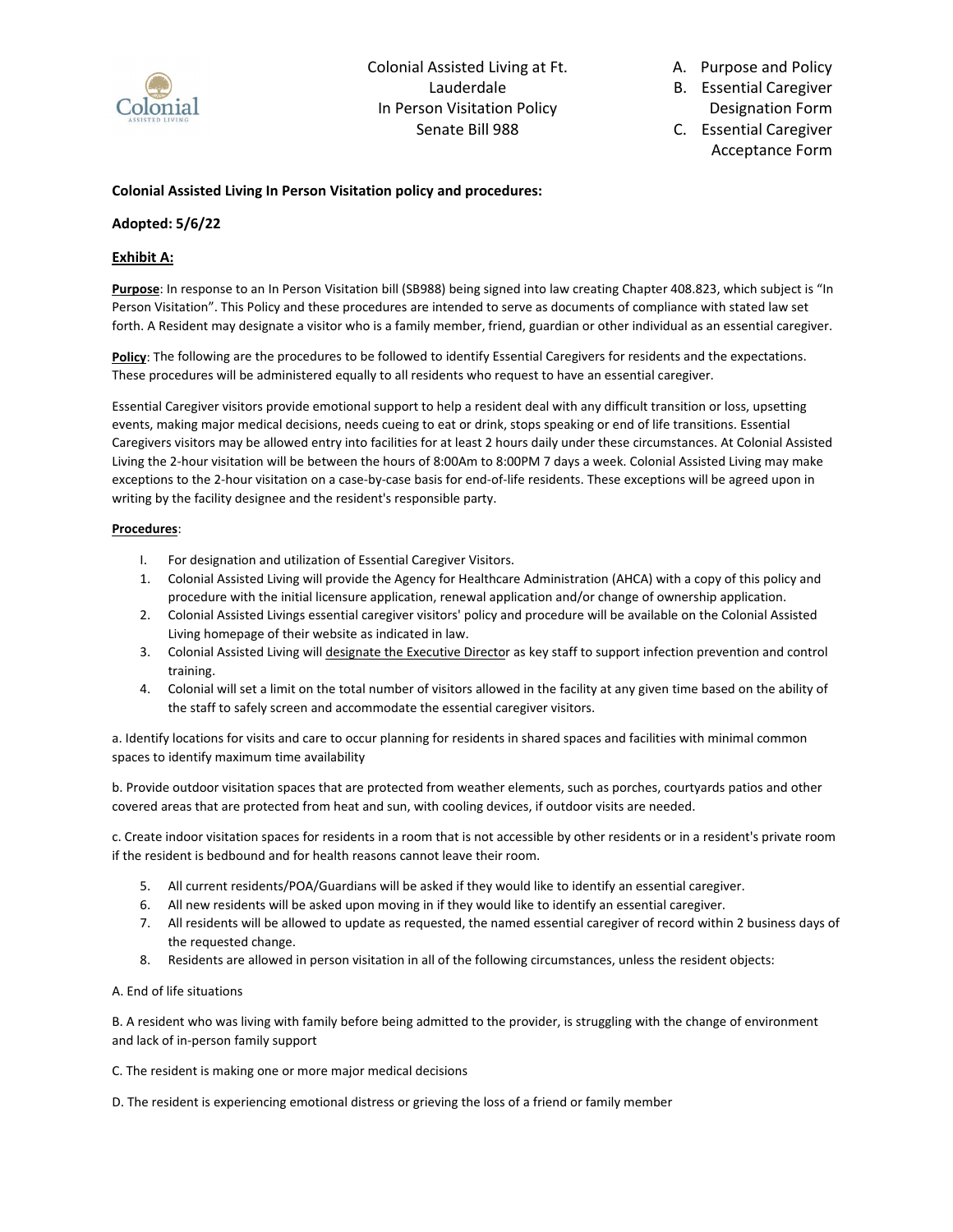

A. Purpose and Policy

B. Essential Caregiver Designation Form

C. Essential Caregiver Acceptance Form

E. The resident needs queuing or encouragement to eat or drink which was previously provided by a family member.

F. A resident who used to talk and interact with others is seldom speaking

- 9. Maintain a visitor log for signing in and out.
- 10. No more than one essential caregiver visitor may be designated per resident
- 11. The policy will not prohibit essential caregiver visits if the specific resident to be visited is quarantined, tested positive, or showing signs of a communicable disease. Visits in these circumstances will likely require a higher level of PPE than standard surgical masks. The general visitation requirement that the has no new facility inset of a communicable disease (such as Covid-19) is not applicable to Essential Caregiver Visitors.
- 12. Essential caregiver visitors must wear PPE per the facility infection control policy. The PPE must be consistent with the most recent CDC guidance for healthcare workers. At Colonial Essential caregivers must wear the same PPE that staff wear to provide care or services to the resident.
- 13. Any changes to the Colonial Assisted Livings Policy and Procedures for essential caregivers must be promptly communicated to affected residents and essential caregivers.

#### **II. To Facilitate visits by Essential Caregiver Visitors upon request from a Resident or Family Member/Friend:**

- 1. The resident will read/sign the policy. The acknowledgement of the signature represents that the Essential Caregiver Visitor will abide by the policy set forth here.
- 2. The Essential caregiver visitor will complete training on Colonial Assisted Living Infection Prevention and Control including use of PPE, Use of masks (if applicable), Hand washing and sanitizing and social distance protocols.
- 3. The essential Caregiver Visitor must immediately inform the facility if they develop any symptoms consistent with communicable disease within 24 hours of their last visit at the facility.
- 4. Essential Caregiver Visits may take place in the resident's room or a designated area determined by Colonial Assisted Living at the time visitation schedule is devolved and agreed upon.
- **III. . In making this designation, I consent and understand that: When an Essential Caregiver Visit is scheduled, the facility will:**
- 1. Colonial Assisted Living will screen the visitor per the facility infection control policy and document the name date and time of entry and the screening mechanism used along with screening employees name and signature. Just as with staff entering the building, if the visitor fails screening, the visitor cannot be allowed entry.
- 2. Colonial Assisted Living will ensure the consents training and policy acknowledgement are in place.
- 3. Colonial Assisted Living will ensure appropriate PPE if applicable
- 4. Colonial Assisted Living will require the Essential visitor to sign in and out
- 5. Colonial Assisted Living will monitor the essential caregiver visitor's adherence to the policy
- 6. If the essential caregiver visitor fails to follow the facility policies related to infection prevention, policies, after attempts to mitigate concerns, Colonial assisted living will restrict/revoke visitation.
- 7. If Essential Visitors status is revoked due to failure to follow infection control policies, the resident may select a different essential caregiver visitor who will be granted visitation rights upon proper vetting and agreeing to Colonial Assisted Livings policy for essential caregiver visits.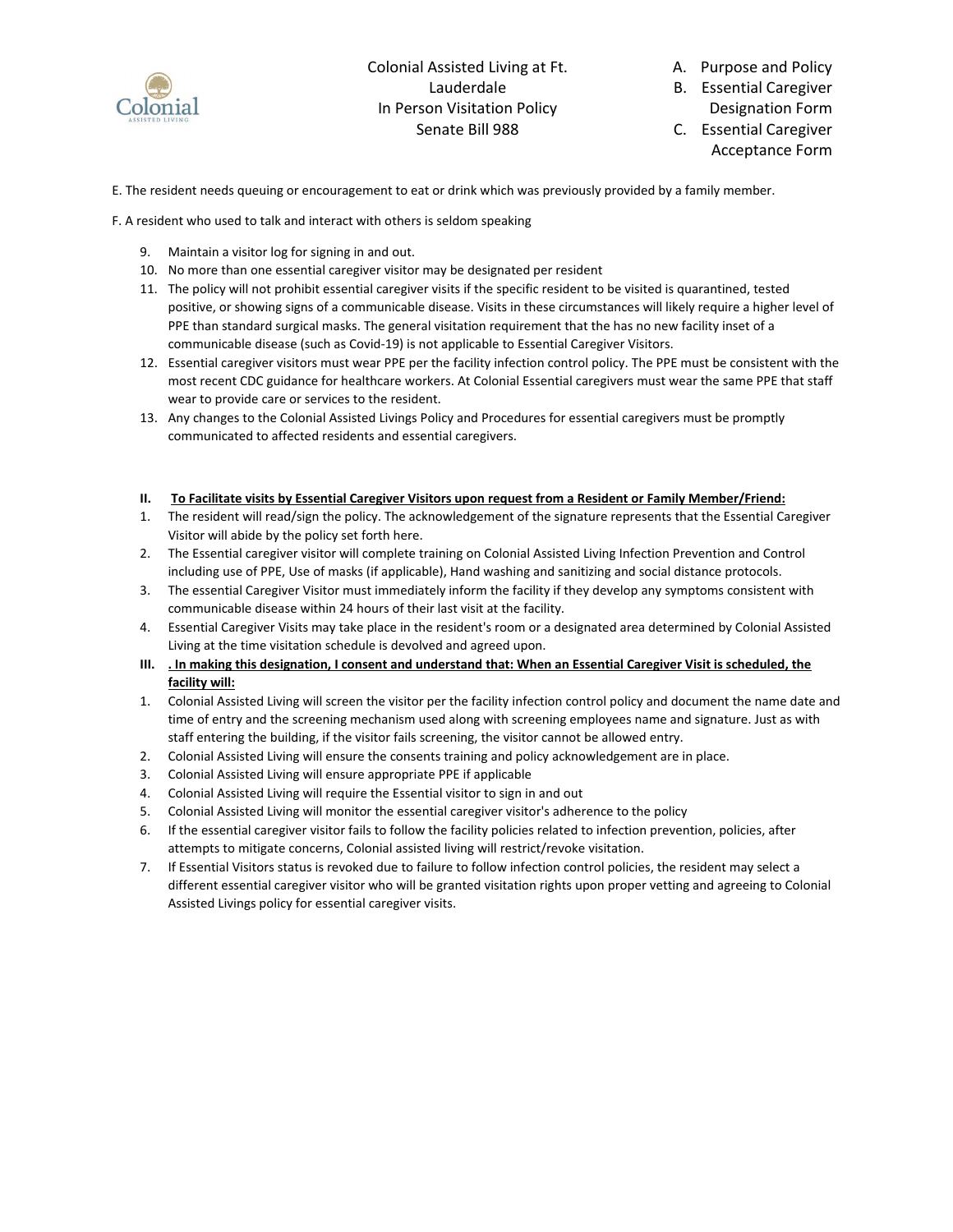

A. Purpose and Policy

B. Essential Caregiver Designation Form

C. Essential Caregiver Acceptance Form

# **Exhibit B: Essential Caregivers Designation Acknowledgement**

| tor |  |
|-----|--|

- In making this designation I understand that:
- Visits by Essential caregivers are subject to Colonial Assisted Livings policies and procedures and ability to monitor and screen visitors
- All essential caregiver visits may be scheduled, based on current facility conditions and are set at for for 2 hours daily between the hours of 8:00AM and 8:00PM
- Limited to one visitor at a time, and are limited to designated areas only. (Please speak with the administrator for end-of-life situations)
- Colonial Assisted Living has the ability to object to a visit at any time, even under the following circumstances:

# A. End of life situations

B. A resident who was living with family before being admitted to the provider, is struggling with the change of environment and lack of in-person family support

C. The resident is making one or more major medical decisions

- D. The resident is experiencing emotional distress or grieving the loss of a friend or family member
- E. The resident needs queuing or encouragement to eat or drink which was previously provided by a family member.

F. A resident who used to talk and interact with others is seldom speaking

- Essential caregivers will need to follow Colonials Infection control policies and review the education regarding Infection Control.
- Essential caregivers will sign the acknowledgement of completion of required trainings and adherence to infection control policies.
- Visits may be suspended by the facility if the essential caregiver fails to follow infection control policies.

| Date |               |      |
|------|---------------|------|
| Date |               |      |
|      | Printed Name: |      |
|      |               | Date |